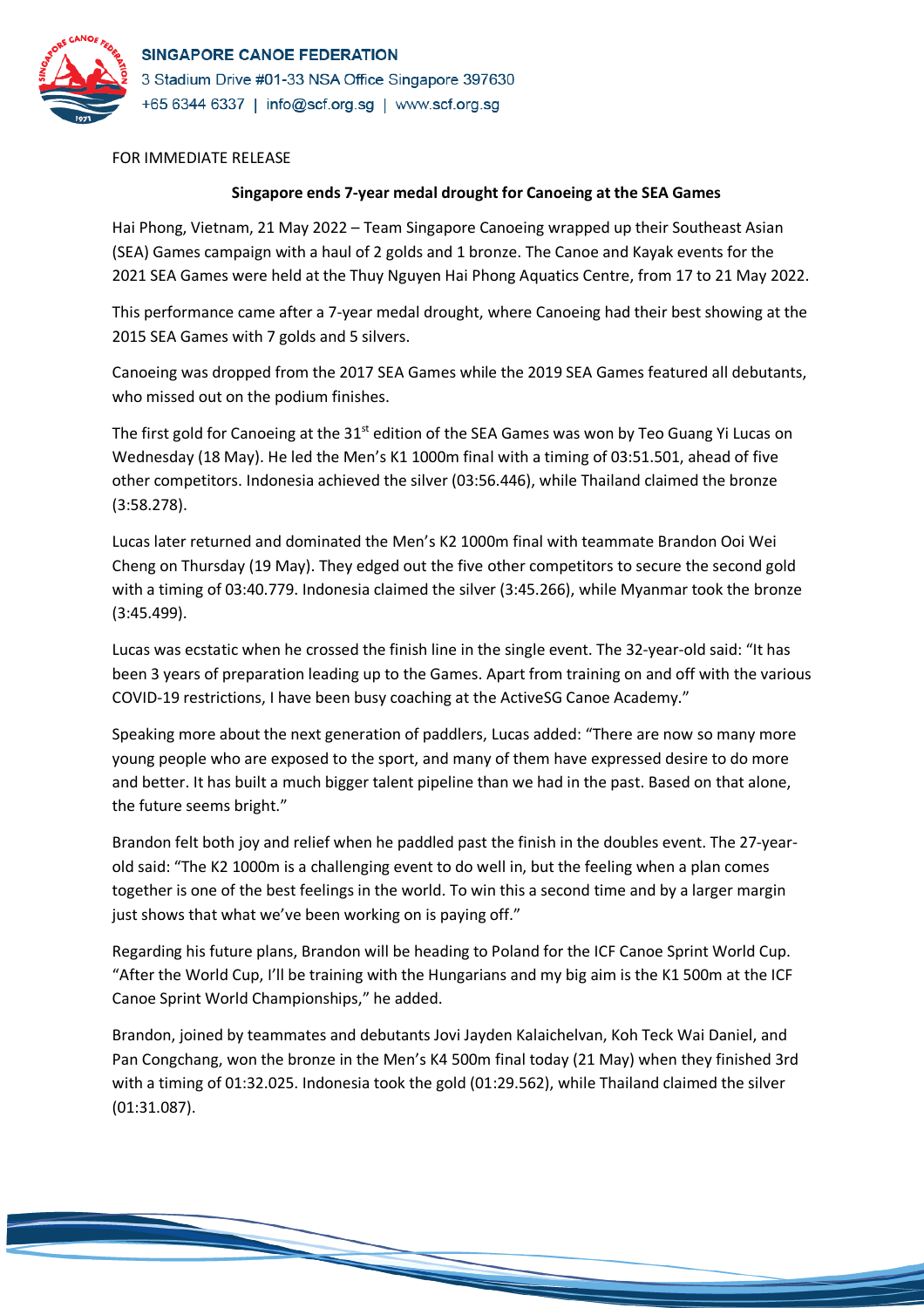

## SINGAPORE CANOE FEDERATION

3 Stadium Drive #01-33 NSA Office Singapore 397630

+65 6344 6337 | info@scf.org.sg | www.scf.org.sg

CongChang, 16, is one of the youngest athletes at the Games. He said: "There was definitely some pressure before the start but we handled it really well by staying composed throughout. Overall, it was an amazing experience because we gave everything we had."

Jovi, 21, said: "Coming in to the Games, I didn't train much because of NS so that was a struggle, but I didn't feel much pressure as I was confident that we could perform up to our own expectations."

It has been a dream since 2013 for Daniel to represent Singapore in the SEA Games. The 25-year-old said: "I'm finally here after a rollercoaster ride with COVID-19 and all the restrictions. I didn't feel pressured to win anything, but I was most afraid of not putting on my best show so the result was a bonus for me."

Brandon, being the senior of the team, was proud of the race outcome. "Pressure was there for sure, but after the experience of racing in the heats, everyone handled it really well. We came away with something and I think that will drive all of us especially the young ones to go for better in the next edition," he said.

The results of the other races at the 2021 SEA Games are as follows:

- 1. Women's K4 1000m Final Victoria Chiew Xi Jie, Saw Jia Ning Deborah, Angelica See Rui Xiao, and Soh Sze Ying finished 4th with a timing of 03:47.102, missing the medal placings by less than 2 seconds.
- 2. Men's K4 1000m Final Kendrick Ang Zhong Yi, Pan Congchang, Tay Zi Qiang, and Teo Wei Jie Sean finished 5th with a timing of 03:19.978, coming behind the 3rd & 4th placings by a close margin.
- 3. Women's K2 1000m Final Victoria Chiew Xi Jie and Daniella Barbara Lawther finished 4th with a timing of 04:30.791. Despite being debutants, they pushed their limits and finished with a commendable placing.
- 4. Men's C2 1000m Final Chan Hon Yan Gereon and Lucas Huan Zhi Kai finished 6th with a timing of 04:16.061. They raced to their very best and came in close after the 3rd to 5th placings.
- 5. Women's C2 500m Final Siew Yu Ying Clara and Tan Lyn Cai finished 4th with a timing of 02:24.072. They put up a great fight at their very first SEA Games.
- 6. Women's K2 500m Final Victoria Chiew Xi Jie and Soh Sze Ying finished 4th with a timing of 02:00.993. They persevered on and finished with a commendable placing, just missing the podium.
- 7. Women's C1 500m Final Siew Yu Ying Clara finished 6th with a timing of 02:30.479. A debutant at the SEA Games, she raced to her very best despite the challenges.
- 8. Women's K4 500m Final Chan Wern Min Rachel, Saw Jia Ning Deborah, Angelica See Rui Xiao, and Soh Sze Ying finished 4th with a timing of 01:48.824. It was a tight race as all the competitors finished about 1 second away from each other.
- 9. Women's C1 200m Final Tan Lyn Cai finished 5th with a timing of 56.400. She pressed on at her first SEA Games and finished close to the 3rd and 4th placings.

The Canoeing contingent fielded 18 athletes, out of which 13 are debutants. Head Kayak Sprint Coach, Lee Wei Liang Bill, expressed his excitement on leading the team: "We are in a transition phase with many young athletes coming through strongly. After 2 years of not having much race exposure due to COVID-19 , they have performed well."